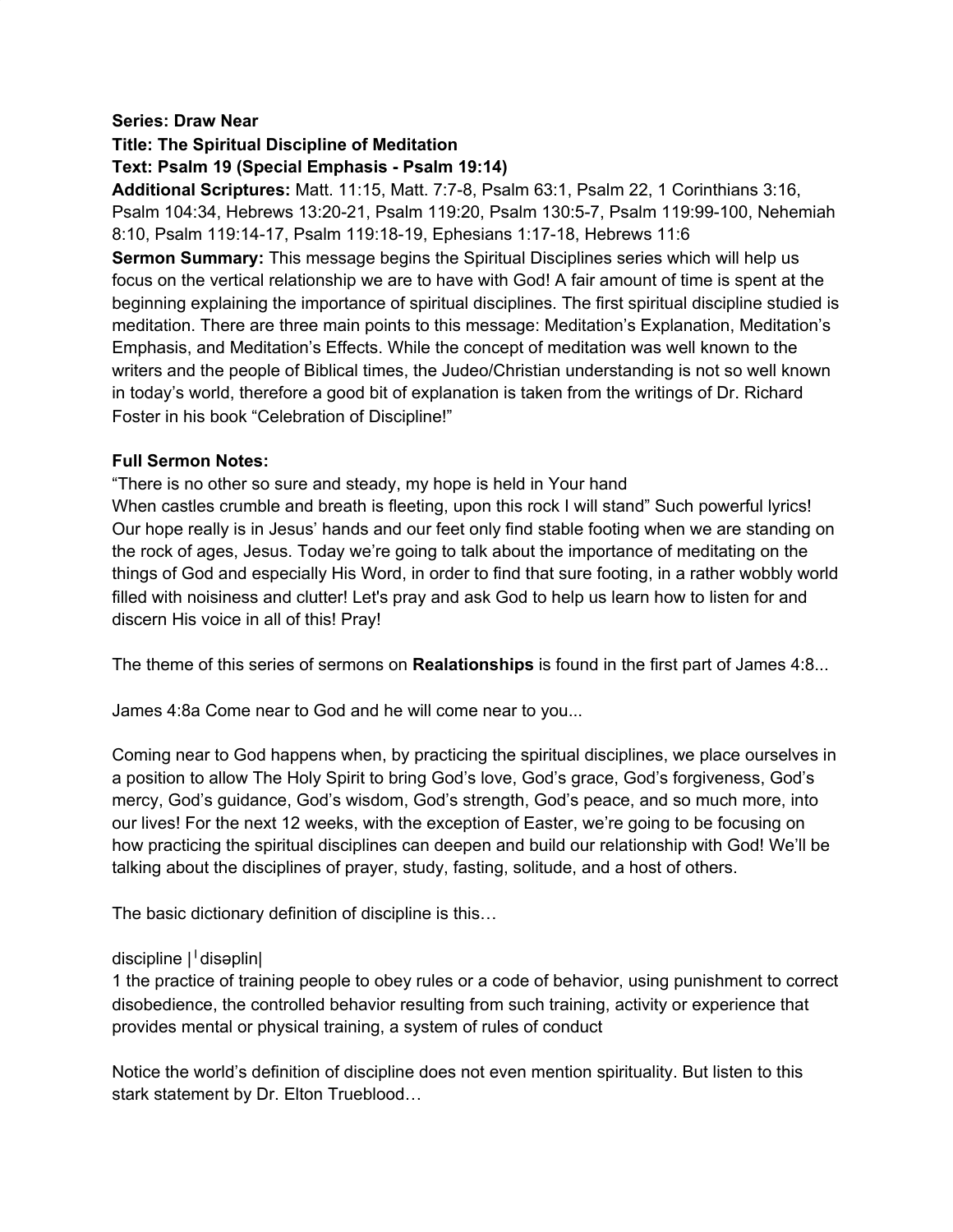"The greatest problems in our time are not technological, political, or economic. the greatest problems are moral and spiritual, and unless we make some progress in these realms, we may not even survive!" Elton Trueblood 1976

Dr. Richard Foster, a Quaker professor, writer, and well respected theologian, wrote a book called "Celebration of Discipline." We have this book out front and you can get it at our cost! I will quote from him a bunch today and some throughout this series. You can also pick up the laminated reading plan for free and we have another free resource, a wonderful tool that Zach came up with to guide you as you meditate on the Bible readings for this week. Okay, Foster says...

"those who have heard the distant call deep within and who desire to explore the world of the Spiritual Disciplines are immediately faced with two difficulties. The first is philosophic. The materialistic base of our age has become so pervasive that it has given people grave doubts about their ability to reach beyond the physical world. Many first rate scientists have passed beyond such doubts, knowing that we cannot be confined to a space-time box. But the average person is influenced by popular science which is a generation behind the times and is prejudiced against the nonmaterial world. The second difficulty is a practical one. We simply do not know how to go about exploring the inward life...Today there is an abysmal ignorance of the most simple and practical aspects of nearly all the classic Spiritual Disciplines." Richard Foster

And with that said, It is my hope that this series of sermons will begin to erase the ignorance and open our eyes to the extreme need of our generation to pursue Spiritual discipline.

Foster also says…

"God has given us the Disciplines of the spiritual life as a means of receiving his grace. The Disciplines allow us to place ourselves before God so that he can transform us." pg 7

He goes on to use the analogy of a farmer who prepares the ground and then plants the seed. The farmer can water, weed and fertilize, but he cannot grow the seed into a plant. Spiritually speaking, when we practice the spiritual disciplines we are allowing the seeds of God's Word to be planted into our hearts where God grows them and allows them to eventually bear the fruits of righteousness! With this in mind, we will talk today about the discipline of meditation! Meditation can help you learn things, figure things out, create things, dream of and envision possibilities. Spiritual meditation allows God to speak to your heart and gives you divine direction based on the truths of His Word. Meditation is vital for drawing near to God! So let's look at...

## **1. Meditation's Explanation**

What does meditation really mean? In our text, towards the end of Psalm chapter 19 we find this statement: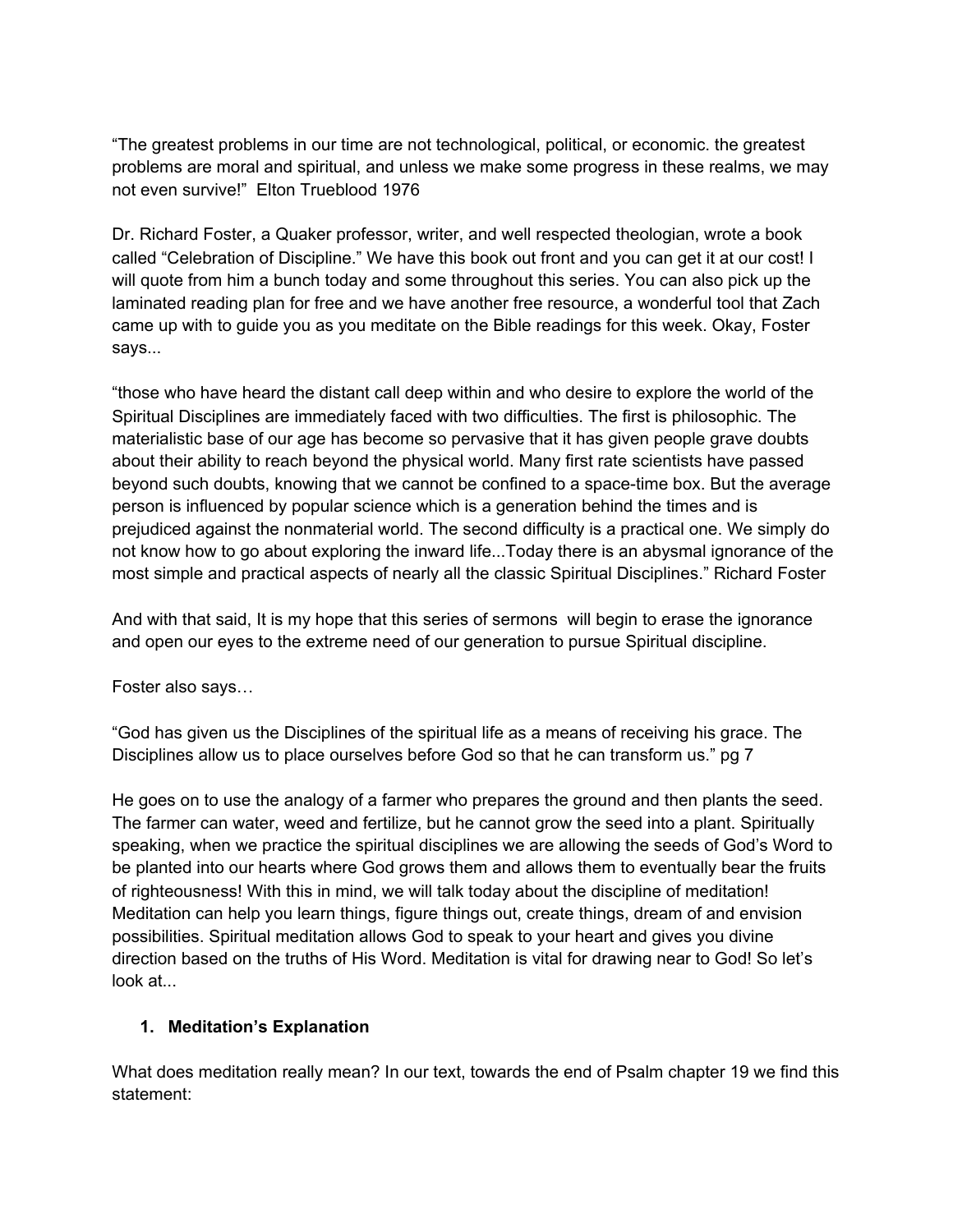Psalm 19:14 May the words of my mouth and the meditation of my heart be pleasing in your sight, O LORD, my Rock and my Redeemer.

So what is the meaning of meditation anyway? The dictionary definition you'll find on the web is this...

meditate |ˈmedəˌtāt| verb

To think deeply or focus one's mind for a period of time

I know that is a very basic meaning. But it's a good basic definition. Kids, I'm glad you're here this morning. Let me help you with this word. In my simple, ADHD mind I think of meditation as concentration! Meditation is sort of like reading something and then taking a moment to concentrate on what it means. Taking a little time to daydream about the possibilities and the applications to your life! In other words, what does this mean for me? When you read something, think about what word stuck out in your mind, and what sticks with you five minutes later. The Psalmist prayed that his meditation, his thoughts and his mind's focus, his heart's focus, would be pleasing to God. The Psalmist also wanted his words to be pleasing to God. Remember this, if your heart is right, right words will follow! Foster gives the following definition of Meditation from a Biblical viewpoint…

"Christian meditation, very simply, is the ability to hear God's voice and obey his word." pg 17

That's so good! We're going to go with that definition today!

"The ability to hear God's voice and obey his word."

Foster goes on to tell us this...

"The Bible uses two different Hebrew words (שׂיחַ and (שׂיחַ) to convey the idea of meditation, and together they are used some fifty-eight times. These words have various meanings: listening to God's word, reflecting on God's works, rehearsing God's deeds, ruminating on God's law, and more. In each case there is stress upon changed behavior as a result of our encounter with the living God. Repentance and obedience are essential features in any biblical understanding of meditation." pg 15

Before we go any further, I want to quickly distinguish the differences between the Jewish-Christian, known as Judeo-Christian, view on meditation and the Eastern view, which is the most common in the U.S. today. I'm not an expert on the subject so I will once again turn to Dr. Foster...

"... Eastern forms of meditation stress the need to become detached from the world. There is an emphasis upon losing personhood and individuality and merging with the Cosmic Mind. There is a longing to be released from the burdens and pains of this life and be caught up into the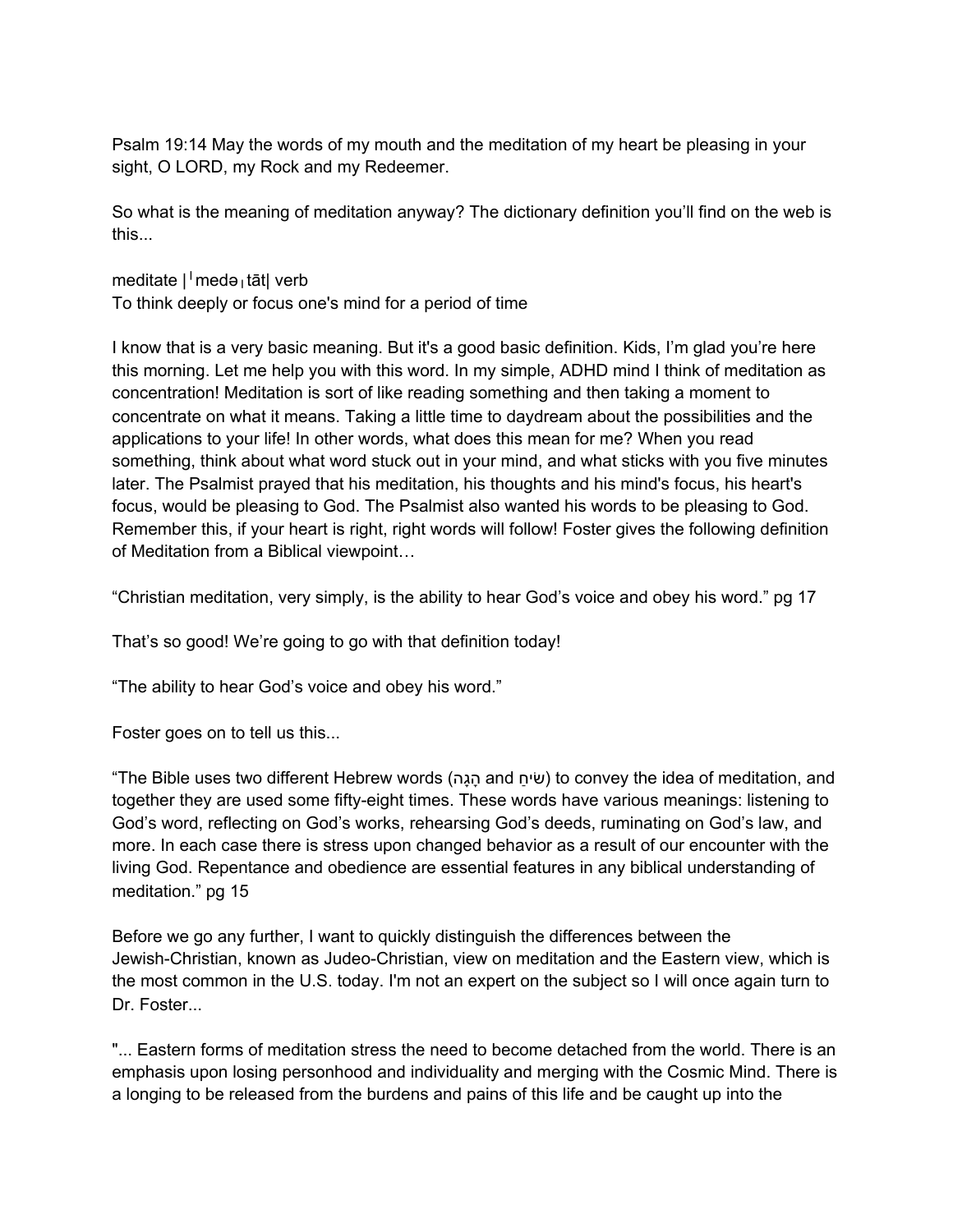effortless, suspended bliss of Nirvana. Personal identity is lost in a pool of cosmic consciousness. Detachment is the final goal of Eastern religion. It is an escaping from the miserable wheel of existence. There is no God to be attached to or to hear from. Zen and Yoga are popular forms of this approach. Transcendental Meditation has the same Buddhist roots but in its Western form is something of an aberration. In its popular form, TM is meditation for the materialist. You do not need to believe in the spiritual realm in the least to practice it. It is merely a method of controlling the brain waves in order to improve your physiological and emotional well-being. More advanced forms of TM do involve the spiritual nature, and then it takes on exactly the same characteristics as all other Eastern religions. Christian meditation goes far beyond the notion of detachment. There is need for detachment... But we must go on to attachment. The detachment from the confusion all around us is in order to have a richer attachment to God and to other human beings."

Let me put it this way: The goal of meditation for some is to empty the mind, but as followers of Christ we have the goal to fill our minds with the things of God!

That concept is so important because it sets the foundation for our message today. You see, your definition of meditation will determine your focus in meditation, your goals for meditation and your results after meditation. Meditation is meal time for the soul, medicine for the soul, inspiration for the soul and motivation for the soul! God wants so much for things to be okay with your soul. When I speak of your soul, I'm speaking of the part of you that truly embodies who you are, what you think, what you believe, and what you choose to pursue in this life. In meditation, God's voice speaks to those who have spiritual ears to hear. Jesus often said:

Matthew 11:15 He who has ears, let him hear.

And Jesus also told us this…

Matthew 7:7 "Ask and it will be given to you; seek and you will find; knock and the door will be opened to you.

Matthew 7:8 For everyone who asks receives; he who seeks finds; and to him who knocks, the door will be opened.

So what does seeking, asking and knocking look like in the spiritual world? There's a lot of people who want God's wisdom, direction, guidance, power, and strength, but they don't want it enough to seek it, to spend time asking, or to make the effort to knock on the door which stands at the entryway to the things of God! They think God should just give it to them without any effort. Now let me say this: When it comes to salvation, the forgiveness, mercy and grace of God, we don't deserve those things, we can't earn those things by good works, and we can't purchase them, but we do have to ask for them to receive them. If we aren't willing to humble ourselves and admit we need those things from God then our pride will rob us of their benefits. God paid the price for our salvation when He sent His Son Jesus to this world to be our Savior! So all we have to do is ask, and receive! That's a one and done! When it comes to Spiritual growth, we ask and receive, but this asking and receiving is not a one and done! It's a daily ask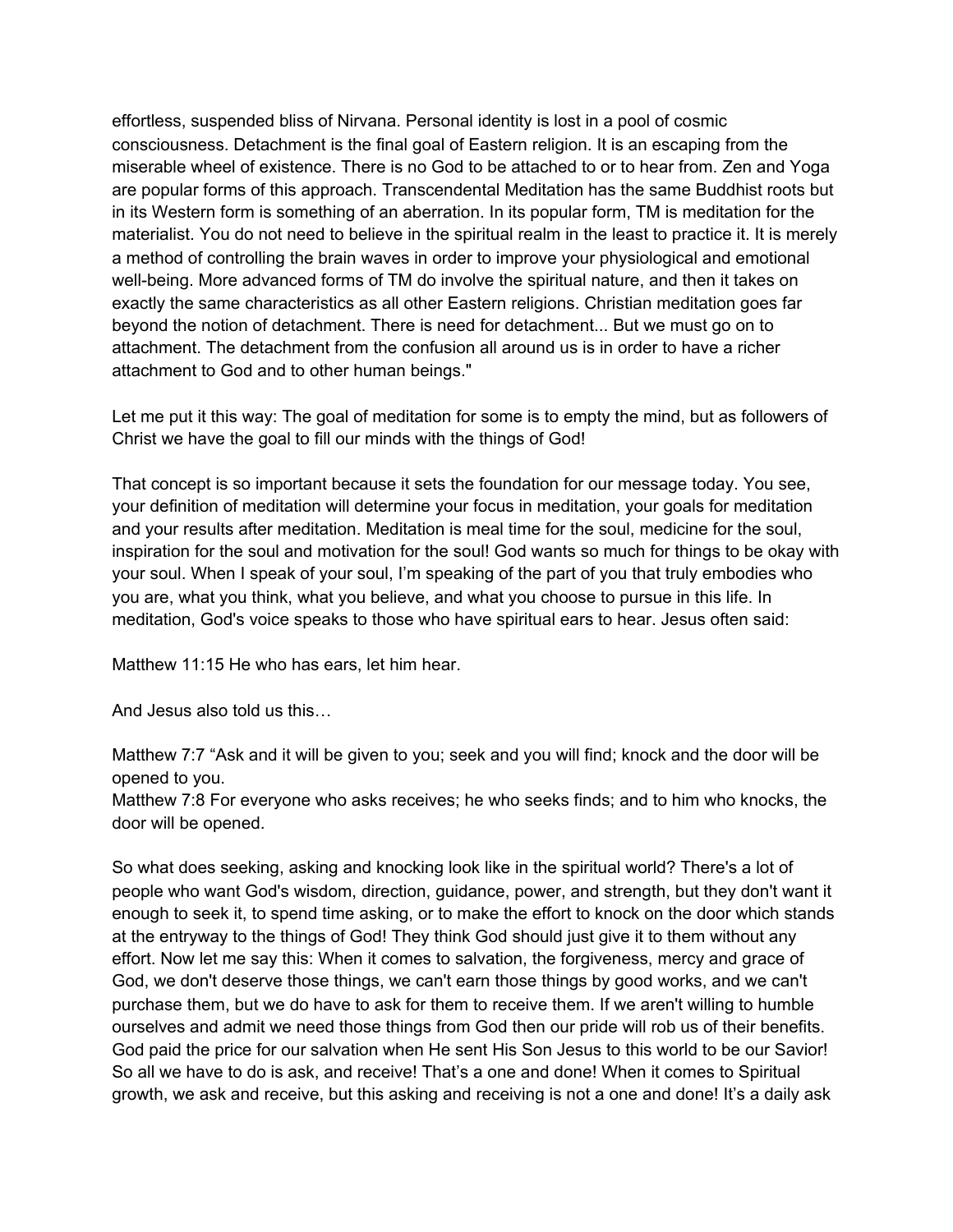and receive! If you have no desire to grow spiritually or to know God's wisdom, you won't ask for it or place yourself in a position to receive it. The Psalmist understood this. Listen to his words...

Psalm 63:1 O God, you are my God, earnestly I seek you; my soul thirsts for you, my body longs for you, in a dry and weary land where there is no water.

The lost art of meditation is one of the most powerful ways of growing in your spiritual relationship with God, and you can learn this art if you are willing! Now that we know what Meditation's explanation is, let's look at...

# **2. Meditation's Emphasis**

Our text is Psalm 19 and it emphasizes and focuses on some very important things. Let's see what those things are. The first is...

## **God's Amazing Creation**

Psalm 19:1 The heavens declare the glory of God; the skies proclaim the work of his hands. Psalm 19:2 Day after day they pour forth speech; night after night they display knowledge.

Psalm 19:3 There is no speech or language where their voice is not heard.

Psalm 19:4 Their voice goes out into all the earth, their words to the ends of the world. In the heavens he has pitched a tent for the sun,

Psalm 19:5 which is like a bridegroom coming forth from his pavilion, like a champion rejoicing to run his course.

Psalm 19:6 It rises at one end of the heavens and makes its circuit to the other; nothing is hidden from its heat.

So when you meditate on creation, the voice of the Creator can be heard. How many of you have spent time watching a beautiful sunrise/sunset, walking in the mountains, along the sea shore, or taking a boat ride through the beautiful lakes and marshes of our area? If you take the time to meditate on the beauty and complexity of creation I believe God will speak to your heart! Why? When you look at a piece of artwork you can always see a bit of the artist in their art! You can see the artist's heart in their art! Creation is God-Art, and creation is the natural revelation of God to humankind. But the beauty of meditation is that it explores more than one emphasis, and takes more than one avenue to see and experience God! So we move from natural revelation to God's written revelation which we are encouraged to focus on as we study His laws, statutes, precepts, commands and ordinances.

# **God's Amazing Revelation**

Psalm 19:7 The law of the LORD is perfect, reviving the soul. The statutes of the LORD are trustworthy, making wise the simple.

Psalm 19:8 The precepts of the LORD are right, giving joy to the heart. The commands of the LORD are radiant, giving light to the eyes.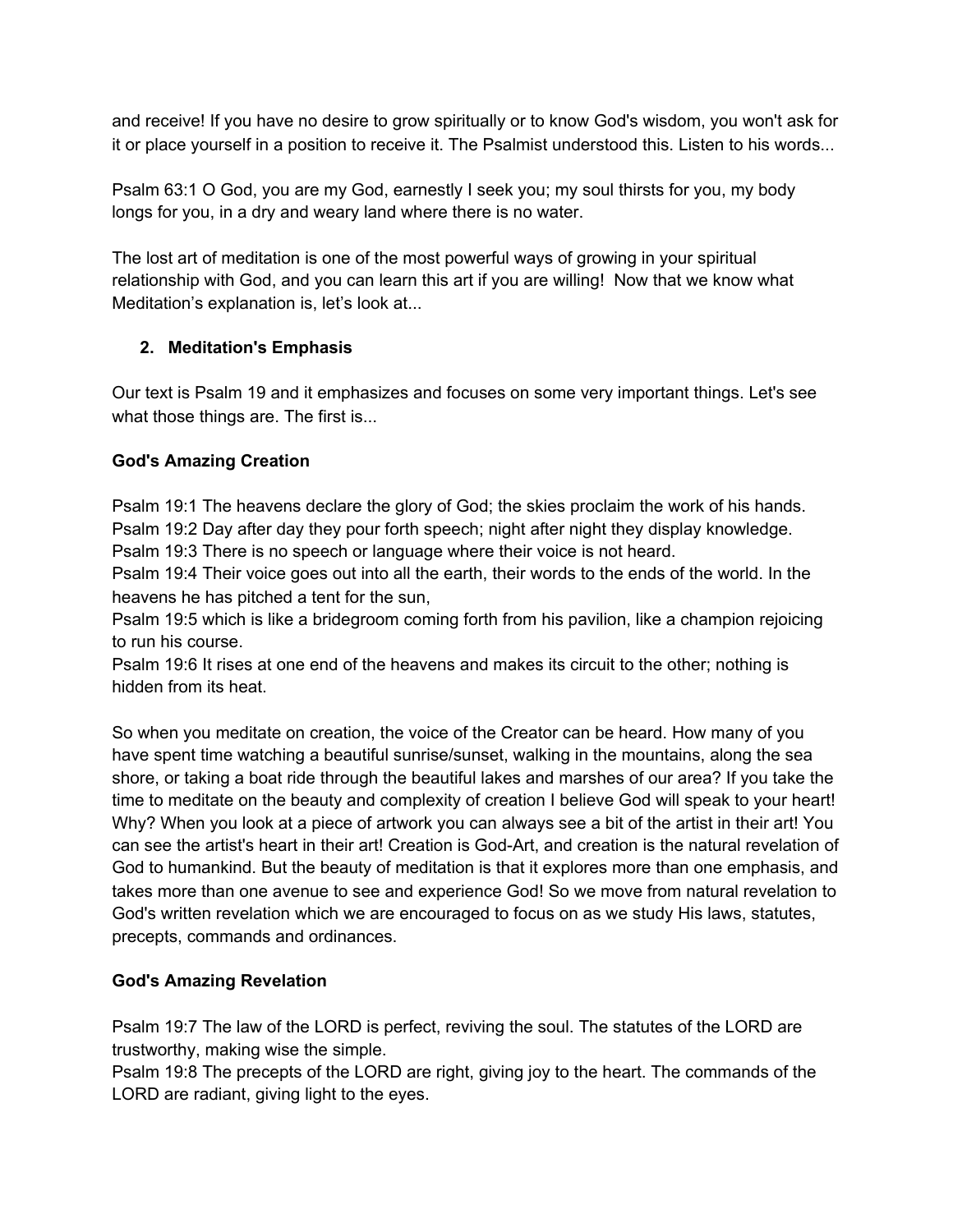Psalm 19:9 The fear of the LORD is pure, enduring for ever. The ordinances of the LORD are sure and altogether righteous.

Psalm 19:10 They are more precious than gold, than much pure gold; they are sweeter than honey, than honey from the comb.

Psalm 19:11 By them is your servant warned; in keeping them there is great reward.

God has revealed His precious Word to us in the 66 books of the Bible. Written by 40 plus authors over thousands of years, it is absolutely amazing how consistent, constant, and correct it is when it comes to the principles of life, relationships with God and man, morality, integrity, justice, truth, eternity, you name it, and there's principles in the Bible to cover it. You won't find specific forms of modern media mentioned in the Bible, but the Godly principles to govern our use of the internet, social media, and entertainment options, are specific and unambiguous! And when it comes to our moral behavior, Congress can pass whatever laws they want to, but man's laws will never supersede or nullify God's truth! Never! And when we meditate on God's amazing written revelation, it will inevitably lead us to the living revelation, Jesus, the Word in the flesh who came to provide something we should all meditate on and is the one of the most important things emphasized in the Old and New Testament...

### **God's Amazing Salvation**

Psalm 19:12 Who can discern his errors? Forgive my hidden faults.

The Psalmist asked an interesting question. Who can discern his errors? Whose errors is he talking about? He's talking about his own errors! Psalm 19 is attributed to King David. He knows his position in the world is privileged. He knows very few would ever question him or say that he had made an error. But King David knows that as God's servant, having been warned by the Word of God of right and wrong, David is asking the question, "Who can discern my errors?" And he knows the answer: God can! So David immediately asked God to forgive his hidden faults.

Why? If no one knew about them, why did they matter? Well, they may have been hidden to the world, but they weren't hidden to God and David knew that full well! You can fool people, but God knows the hidden truth and yet is still willing to forgive those who will admit, they're a sinner, believe God wants to forgive them, and humbly asks God's forgiveness! People sometimes ask me how people of the Old Testament can be saved since Jesus had not yet come and died on the Cross for people's sins. It's simple really. We believe the Messiah, The Lamb of God, The Son of God came, past tense and died to give us salvation. People like King David believed the Messiah, The Lamb of God, The Son of God, would come, future tense, and die to give them salvation! You can see this when you meditate on the Old Testament prophecies and their fulfillment in the New Testament!

Listen to these statements and tell me if you think they are from the Old or the New Testament:

"My God, my God, why have you forsaken me…"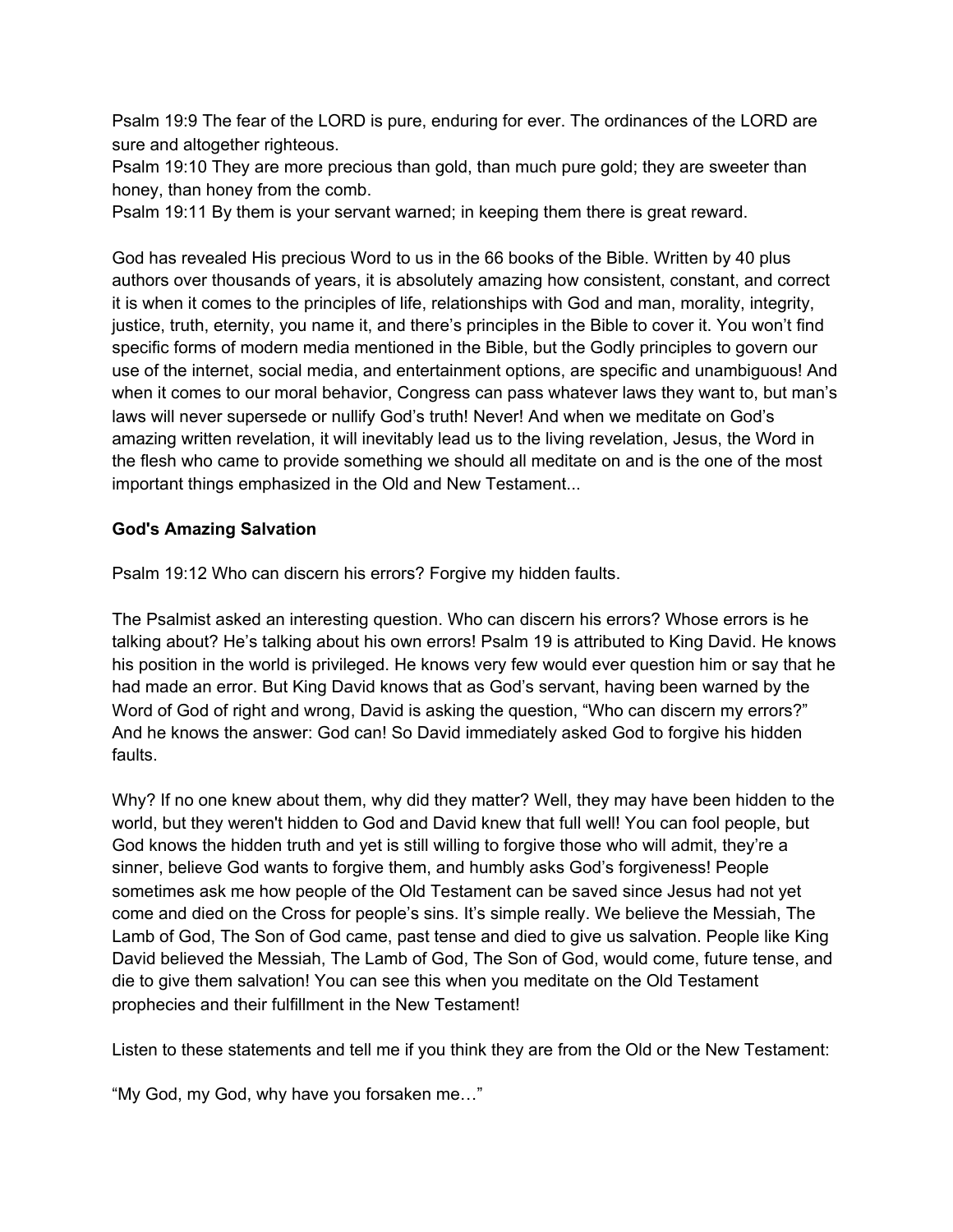"He trusts in the LORD; let the LORD rescue him. Let him deliver him, since he delights in him." "...they have pierced my hands and my feet." "They divide my garments among them and cast lots for my clothing."

These statements all come from The Old Testament Book of Psalm 22! When I meditate on the prophecies about Jesus in the Psalms and in Isaiah, I am amazed at the truth of God's Salvation for us in Jesus Christ!

What happens when we meditate and emphasize God's creation, His revelation, and His salvation? We begin to realize...

# **3. Meditation's Effects**

Meditation is not just a spiritual exercise to do, meditation has effects! It has a purpose, an end, a goal! Foster says...

"What happens in meditation is that we create the emotional and spiritual space which allows Christ to construct an inner sanctuary in the heart." Pg 20

And remember what God's Word says…

1 Corinthians 3:16 Don't you know that you yourselves are God's temple and that God's Spirit lives in you?

And when we allow Jesus to create that space inside our heart for His Holy Spirit to live, some amazing things happen! From that space, He begins to change every corner of our lives! We begin to experience...

## **Freedom From Bondage**

Psalm 19:13 Keep your servant also from willful sins; may they not rule over me. Then will I be blameless, innocent of great transgression.

The Psalmist David meditated on the things of God because he did not want to have willful sin in his life. He knew he wasn't perfect, but he also knew that being human and weak was not an excuse for sin. He did not want to willfully sin. He wanted to live a stronger life so that with God's help sin would not rule over him. He knew that willful sin would lead to great transgressions…transgression that would not only destroy his own life, but which would have devastating effects on those around him. So his goal was to learn, through meditating on God's laws, precepts,and truths, how to live free from the bondage to sin and at the same time glorify God with his life! And then the last verse of our text gives us yet another effect of meditation. We begin...

# **To Be Pleasing to God**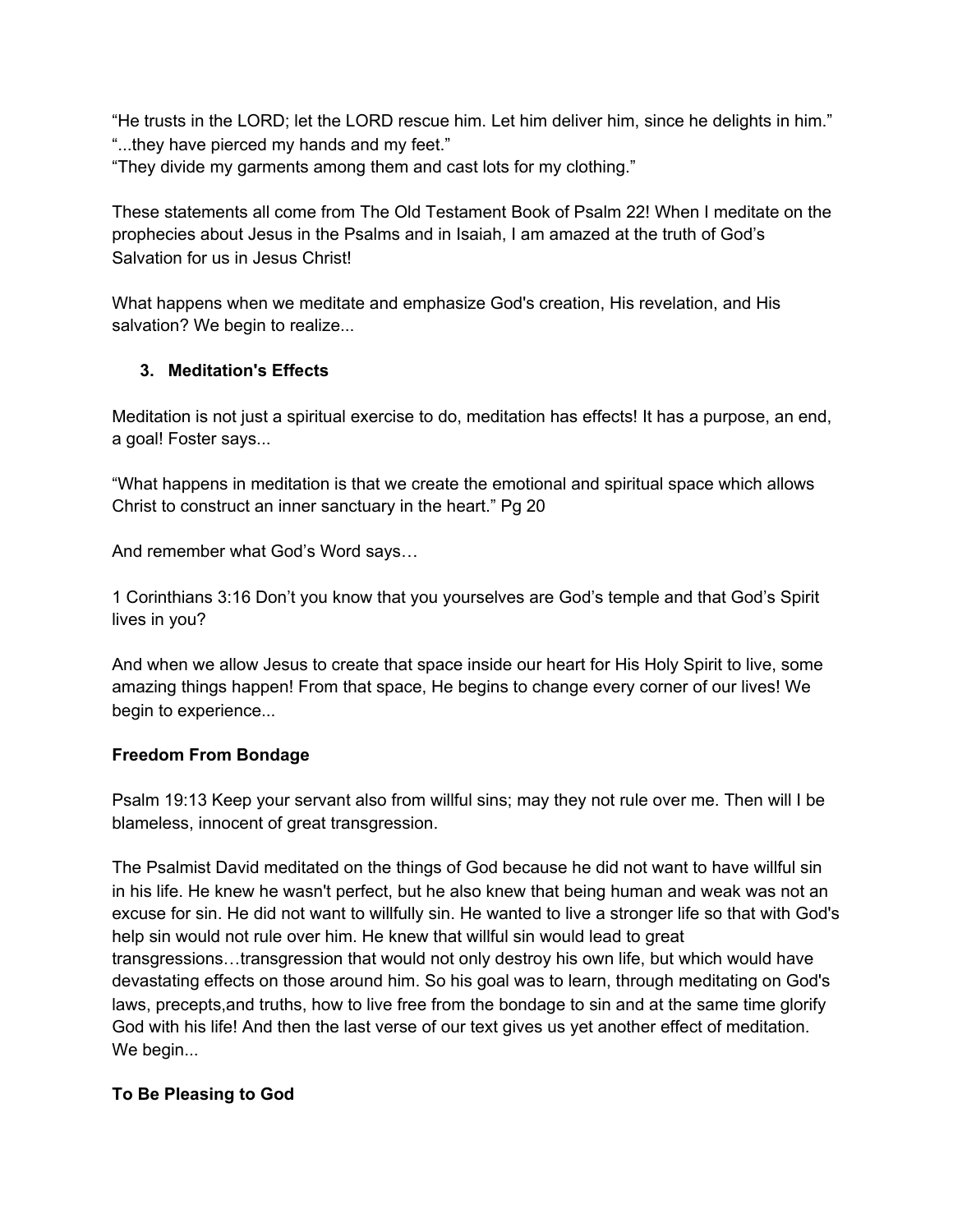Psalm 19:14 May the words of my mouth and the meditation of my heart be pleasing in your sight, O LORD, my Rock and my Redeemer.

One of the goals for Christian meditation is to connect with God in such a way that it pleases Him. Why are we concerned with pleasing Him if our salvation is a gift that cannot be earned? When you love someone you want to be pleasing to them!! The Psalmist says this in Psalm  $104...$ 

Psalm 104:34 I will sing to the LORD all my life; I will sing praise to my God as long as I live. May my meditation be pleasing to him, as I rejoice in the LORD.

So are these the only two goals of Christian meditation? "What about knowing God's will, and having great knowledge, and being successful, and I can think of many other things!" Yes there are so many good goals and ends for Christian meditation. The writer of Hebrews sums it up for us this way...

Hebrews 13:20 May the God of peace, who through the blood of the eternal covenant brought back from the dead our Lord Jesus, that great Shepherd of the sheep, Hebrews 13:21 equip you with everything good for doing his will, and may he work in us what is pleasing to him, through Jesus Christ, to whom be glory for ever and ever. Amen.

In other words, if your meditation leads you to let God set you free from the chains of sin and help you to live a life that pleases Him, the goals of meditation will have exceeded expectations and the effects will be apparent and widespread! In what ways? King David, in our text says you will have a...

#### **Revived Soul**

Psalm 19:7 The law of the LORD is perfect, reviving the soul...

David certainly understood the need for a revived soul! Want to be able to sing, "It is well with my soul?" Meditate on God's perfect law, His precepts! The writer of Psalm 119, whom we are not sure of their identity, wrote these fabulously inspired words….

Psalm 119:20 My soul is consumed with longing for your laws at all times.

What consumes your soul? What do you long for? If you're consumed with selfish and sinful desires of this world, those things will end up consuming your soul in a detrimental way. On the other hand, if you are consumed with a desire for God's Word, His ways, and His will, your soul will find true satisfaction!

Psalm 130:5 I wait for the LORD, my soul waits, and in his word I put my hope.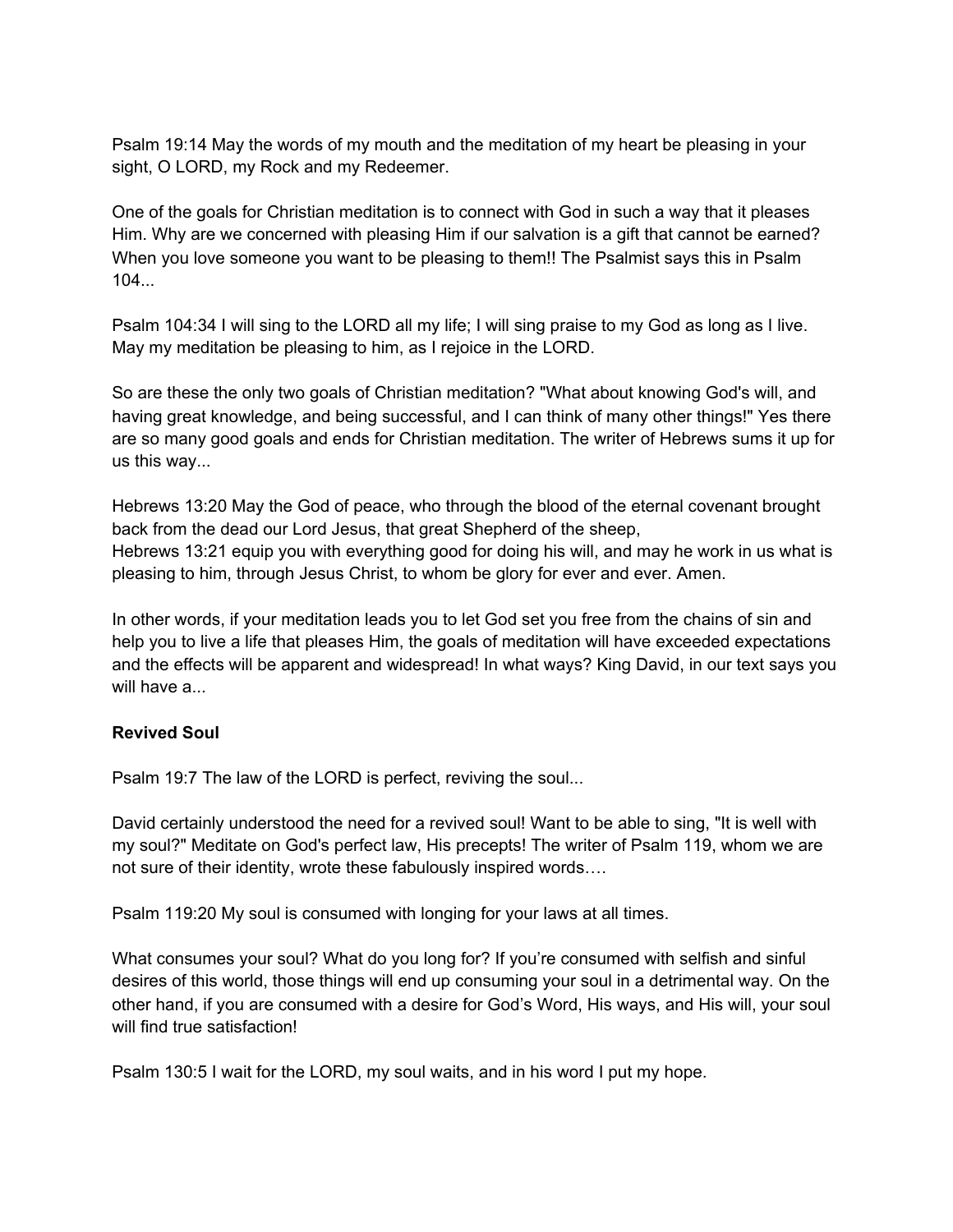Psalm 130:6 My soul waits for the Lord more than watchmen wait for the morning, more than watchmen wait for the morning.

Psalm 130:7 O Israel, put your hope in the LORD, for with the LORD is unfailing love and with him is full redemption.

Our text gives another effect I'm especially grateful for...

### **Wisdom for the Simple**

Psalm 19:7... The statutes of the LORD are trustworthy, making wise the simple.

You may not have degrees from Yale or Harvard, but when you meditate on the statutes of the Lord, you will become really, really smart! How smart? Check this out in Psalm 119...

Psalm 119:99 I have more insight than all my teachers, for I meditate on your statutes. Psalm 119:100 I have more understanding than the elders, for I obey your precepts.

David then gives an effect of meditation I think we all need...

## **A Joyful Heart**

Psalm 19:8a The precepts of the LORD are right, giving joy to the heart…

In this world today, I need that! The Joy of the Lord! I want that! I'm sure willing to spend some time meditating if I can have more of the Joy of the Lord. Why do we need the Joy of the Lord? The Prophet Nehemiah was reading the Word of God to the exiles of Israel who had returned to Jerusalem, and they began to weep over their sin. Listen to what Nehemiah told them...

Nehemiah 8:10 ... This day is sacred to our Lord. Do not grieve, for the joy of the LORD is your strength."

Nehemiah was reminding the people that our joy and our strength are found in the fact that God is a merciful, forgiving, and gracious God who will help us and give us the power to live according to His Word and in His will!

The writer of Psalm 119 put it this way...

Psalm 119:14 I rejoice in following your statutes as one rejoices in great riches. Psalm 119:15 I meditate on your precepts and consider your ways. Psalm 119:16 I delight in your decrees; I will not neglect your word. Psalm 119:17 Do good to your servant, and I will live; I will obey your word.

Meditation on God's Word will make crystal clear the distinction between living by the world's standards and God's. In fact our text says you will have...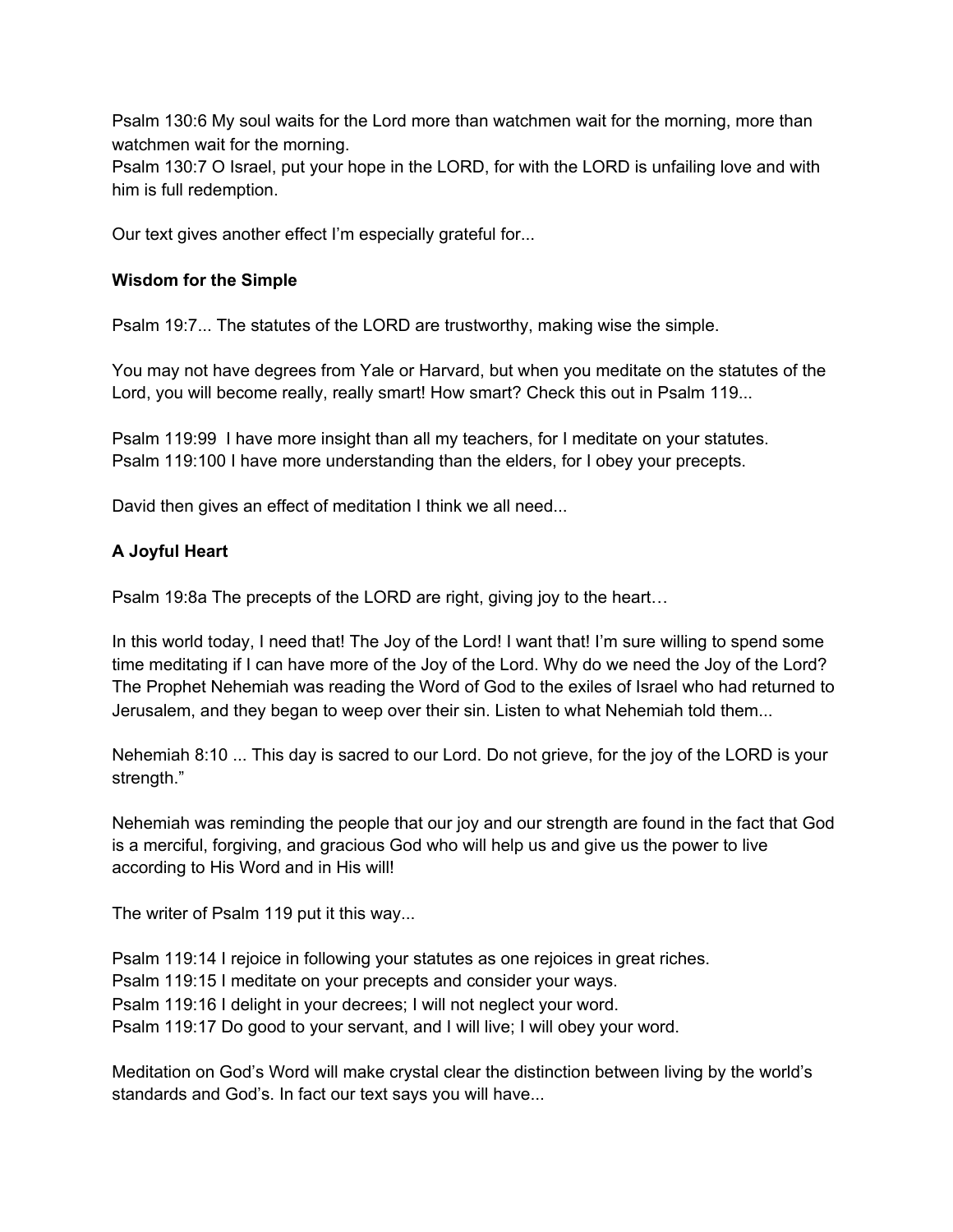## **Eyes that See**

Psalm 19:8 The commands of the LORD are radiant, giving light to the eyes.

And in Psalm 119...

Psalm 119:18 Open my eyes that I may see wonderful things in your law. Psalm 119:19 I am a stranger on earth; do not hide your commands from me.

Paul put it this way in his letter to the church at Ephesus…

Ephesians 1:17 I keep asking that the God of our Lord Jesus Christ, the glorious Father, may give you the Spirit of wisdom and revelation, so that you may know him better. Ephesians 1:18 I pray also that the eyes of your heart may be enlightened in order that you may know the hope to which he has called you, the riches of his glorious inheritance in the saints…

And finally the Psalmist David gives us two effects of meditating on God's Word that go hand in hand...

### **Warnings and Rewards**

Psalm 19:9 The fear of the LORD is pure, enduring for ever. The ordinances of the LORD are sure and altogether righteous.

Psalm 19:10 They are more precious than gold, than much pure gold; they are sweeter than honey, than honey from the comb.

Psalm 19:11 By them is your servant warned; in keeping them there is great reward.

When we meditate on God's Word, His laws, His precepts we are warned about things that may bring temporary pleasure, but will bring hurt, harm and destruction! And when we meditate on God's Word we are shown the paths to walk on that will bring Godly rewards which are meaningful in this life and last for an eternity!

God's Word tells us in Hebrews that...

Hebrews 11:6 ...He rewards those who earnestly seek him.

And what are those rewards to those who would spend the time to seek God in the discipline of meditation? Well, the greatest is a personal, one on one relationship and fellowship with God Almighty. And this leads to all kinds of rewards…You experience God's love and forgiveness, you get His strength, and His wisdom! You learn things, you figure things out, you dream things and envision possibilities, God speaks to your heart and gives you divine direction based on the truths of His Word. Who wouldn't want those things?